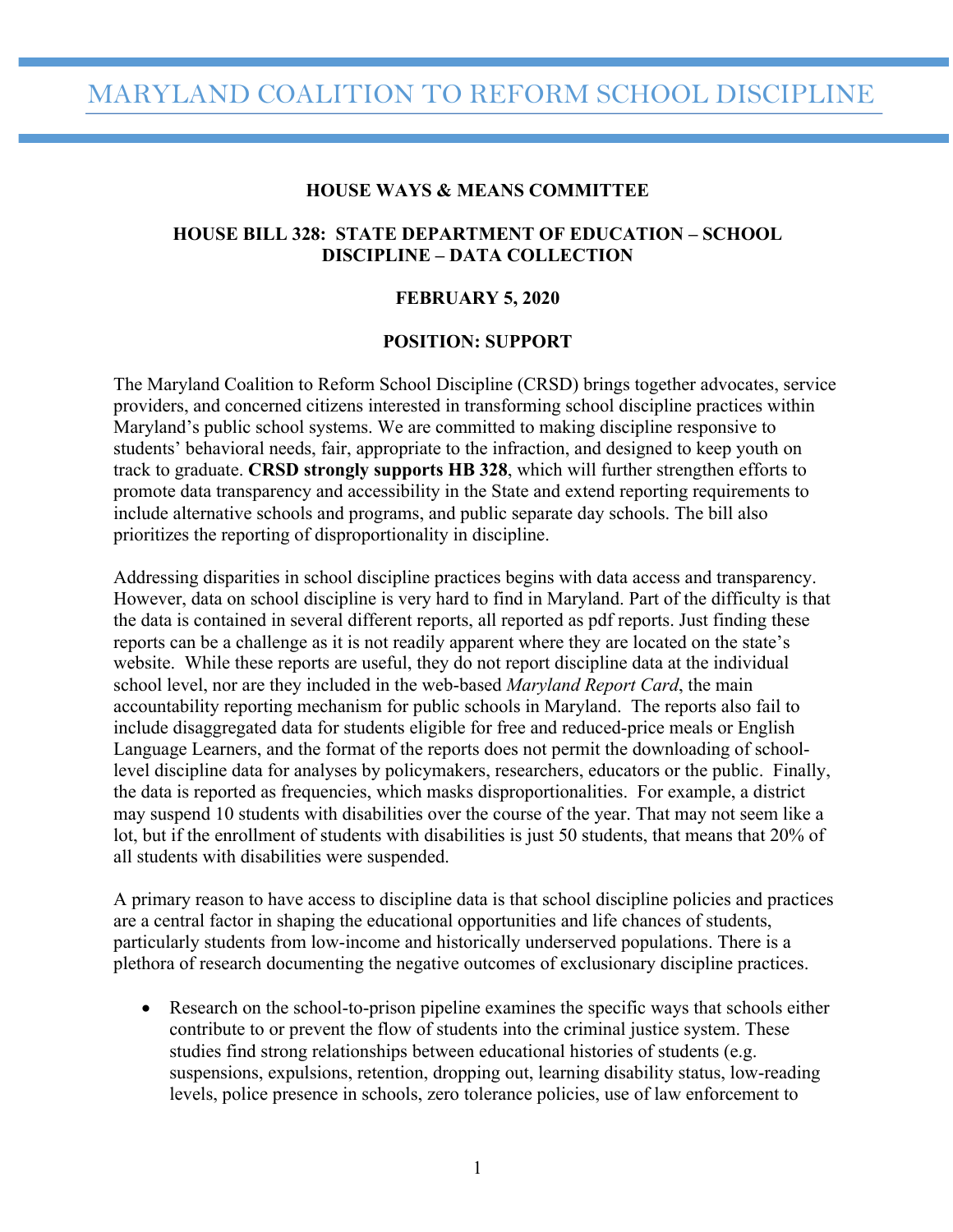address behavioral problems, etc.) and later involvement with the criminal justice system.<sup>1</sup>

• Research also highlights the harm that out-of-school suspensions can cause. Out-ofschool suspensions are associated with school disengagement, low graduation rates, increased dropout rates and increased involvement with the criminal justice system. Furthermore, research suggests that its use does little to improve the overall safety of schools. Beyond its inability to improve student behavior, exclusionary discipline also has a disparate impact on minorities, particularly African-Americans, and students with disabilities. 2

Maryland was an early leader in the opposition to exclusionary discipline, adopting new disciplinary guidelines in 2014 that included efforts to make exclusionary discipline a tool of last resort.<sup>3</sup> However, despite the state's effort to reduce the use of exclusionary discipline, disparities persist, particularly for students of color and students with disabilities as documented in the final report by the Maryland Commission on the School-to-Prison Pipeline and Restorative Practices—a body created by the General Assembly and comprised of a diverse group of educators, parent representatives, and school discipline experts.<sup>4</sup> Research on exclusionary discipline in Maryland shows that:

- 60% of out-of-school suspensions (OSS) are Black students, even though Black students make up only 35% of public school enrollment in Maryland.
- Students with disabilities represent 13% of enrollment in Maryland public schools but 25% of out-of-school suspensions.
- School OSS rates for Black students are twice as high as OSS rates for White students.

<sup>&</sup>lt;sup>1</sup> Skiba, R. J., Arredondo, M. I., & Williams, N. T. (2014). More than a metaphor: The contribution of exclusionary discipline to a school-to-prison pipeline. *Equity & Excellence in Education*, 47(4), 546-564; Wolf, K. C. & Kupckhik, A. (2014). School suspensions and adverse experiences in adulthood. *Justice Quarterly, 34*(4), 407-430; Fabelo, T., Thompson, M. D., Plotkin, M., Carmichael, D., Marchbanks III, M. P., & Booth, E. A. (2011). *Breaking schools' rules: A statewide study of how school discipline relates to students' success and juvenile justice involvement.* Retrieved from New York: https://csgjusticecenter.org/wpcontent/uploads/2012/08/Breaking\_Schools\_Rules\_Report\_Final.pdf

<sup>&</sup>lt;sup>2</sup> American Psychological Association Zero Tolerance Task Force. (2008). Are aero tolerance policies effective in the schools? *American Psychologist, 63*(9), 852-862; Chu, E. M. & ready, D. D. (2018) Exclusion and urban public high schools: Short-and long-term consequences of school suspensions. *American Journal of Education, 124*, 479- 509; Hwang, N. (2018). Suspensions and achievement: Varying links by type, frequency, and subgroup. *Educational Researcher, 47*(6), 363-374; Noltemeyer, A. L., Ward, R. M. & McLoughlin, C. (2015). Relationship between school suspension and student outcomes: A meta-analysis. *School Psychology Review, 44*(2), 224-240.

<sup>3</sup> Maryland State Department of Education. (2014). *The Maryland guidelines for a state code of discipline*. Retrieved from Baltimore, MD:

chttp://marylandpublicschools.org/about/Documents/DSFSS/SSSP/MDGuidelinesforStateCodeDiscipline08072014. pdf

<sup>&</sup>lt;sup>4</sup> Maryland Commission on the School-to-Prison Pipeline and Restorative Practices, Final Report and Collaborative Action Plan **(**December, 20, 2018),

https://www.law.umaryland.edu/media/SOL/pdfs/Programs/ADR/STPP%20%20RP%20Commission%20Final%20 Report.pdf.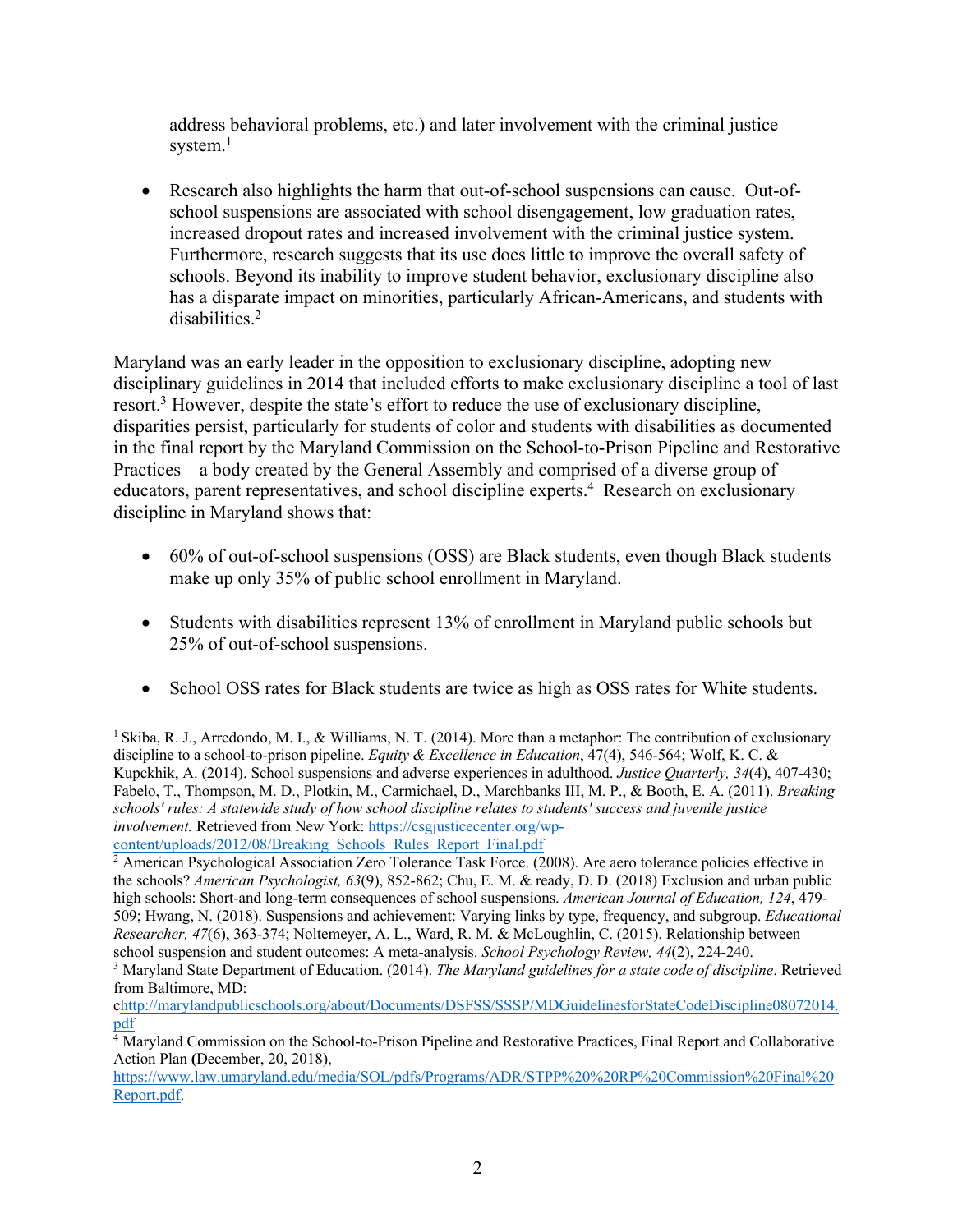• The highest school suspension rate is for students with disabilities, with schools suspending on average 9.5% of their students with disabilities.<sup>5</sup> (See figures on page 5).

Because of the important role that school discipline policies and practices have on the educational experiences of students, data about discipline actions should be transparent, reasonably detailed and accessible to policymakers, researchers, educators and the public. By ensuring that discipline data is in an accessible and transparent format, *House Bill 328 encourages accountability for disciplinary actions and will facilitate dialogue about the consequences of disciplinary actions for different populations of students.* 

By extending discipline reporting requirements to alternative schools and programs, and public separate day schools, *HB 328 closes a gap in reporting requirements and encourages accountability for the use of punitive and exclusionary practices.* Research found that alternative schools in Maryland are among the schools with the highest suspension rates.<sup>6</sup>

*HB 328 also includes using an additional measure to identify "high suspending" schools and lowers the risk ratio currently used to identify a school as high suspending.* These provisions would provide a better method of identifying schools that consistently disproportionally suspend students based on race/ethnicity, disability status, and English language ability. It would also provide an impetus for schools to assess their disciplinary practices to determine why suspensions rates are high, identify where there are disparities, and adopt and implement more effective practices.

*MSDE's Current Method of Identifying High Suspending Schools:* To determine whether a school's disciplinary practices have a disproportionate impact, MSDE has adopted a model that uses two measures of disproportionality. The first is the *risk ratio*, which compares the removal rate of each student group (e.g. number of Black students removed/black student enrollment, etc.) to the removal rate of *all other students in the school* (e.g., removal rate of Black students/removal rate of *all students*).7 The second is a *State comparison measure*, which compares the removal rate of each student group in a school to a statewide removal rate of all students in the state.

MSDE set the threshold for identifying a school's disciplinary process as having a disproportional impact on students at 3.0. Schools must be above this threshold on *both* measures to be identified as having a high removal rate. This model is based on *unduplicated* student counts, that is, the number of students that receive one or more out-of-school suspension or expulsion, not the number of times a student has been removed from school.

*There are two problems with the current process MSDE uses to identify high suspending schools.* First, the risk ratio threshold of 3.0 on two measures required for identifying significant disproportionality is set too high and will not capture the extent of disproportionality. In addition,

<sup>5</sup> Sunderman, G. L. & Croninger, R. (2018). *High suspending schools in Maryland: Where are they located and who attends them?* College Park, MD: Maryland Equity Project, The University of Maryland. https://education.umd.edu/sites/education.umd.edu/files/MEP\_High%20Suspensding\_Oct%202018.pdf <sup>6</sup> Ibid.

 $7$  MSDE defines removal rate as out-of-school suspensions and expulsions combined.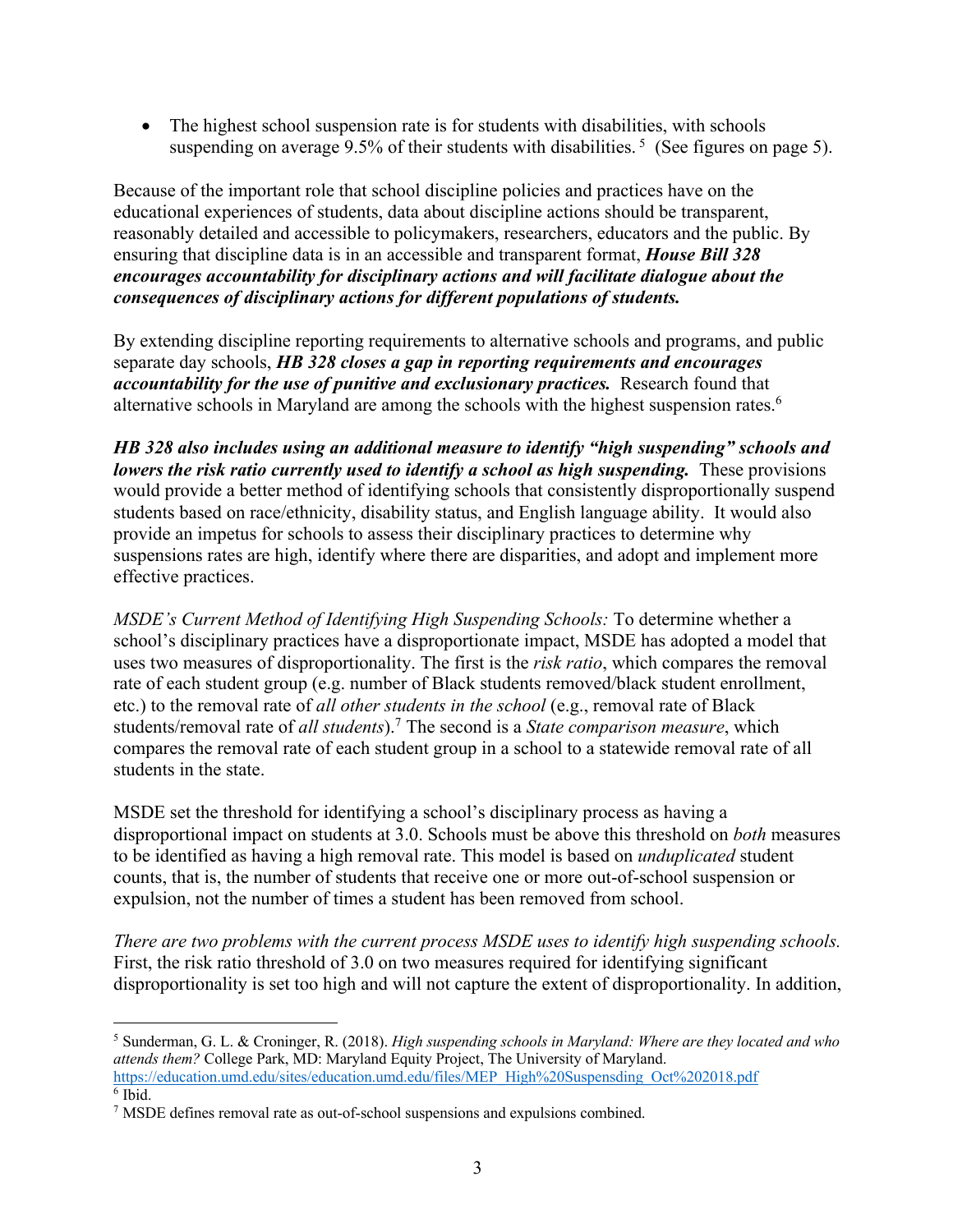risk ratios can produce unreliable or volatile numbers when applied to small populations. Because risk ratios are a statistical measure of removals, both the risk ratio and state comparison measure—the two measures MSDE currently uses—will vary with the existing distribution of removals. For example, if overall removal rates of all students in a school are high, an individual school can remove a high number of students in any one group and still have a low risk ratio. Lowering the risk ratio used to identify a school as high suspending from 3.0 to 2.0 would be a better measure for identifying high suspending schools.

Adopting an additional of measure of disproportionality based on the percent of students suspended in one or more subgroups as HB 328 does would provide a substantive measure of removals – it commits the state to identifying a removal rate that it deems too high. This approach uses a removal rate that compares the removal rate of students in a particular subgroup *to the enrollment of students in that subgroup*. As such it is not subject to over or under estimating disproportionality because the base removal rate is low or high, an issue with the current MSDE measure. Finally, this measure will be helpful to schools because it provides information that they can use to review their practices and develop a corrective action plan if rates approach or surpass the threshold.

Although MSDE currently collects and disseminates school discipline data, HB 328 will strengthen reporting practices, enhance the accessibility of these data for additional stakeholders, and provide a better method of identify high suspending schools.

# **For these reasons, CRSD strongly supports House Bill 328.**

For more information contact:

Gail L. Sunderman, Ph.D. 410-435-1207 glsunderman@yahoo.com

# **CRSD Organizational Members**

ACLU-Maryland Advocates for Children and Youth The Arc Maryland The Choice Program at UMBC Disability Rights Maryland Family League of Baltimore NARAL- Pro-Choice Maryland Office of the Public Defender Project HEAL at Kennedy Krieger Institute Public Justice Center Teachers' Democracy Project Restorative Response Baltimore The Choice Program at UMBC Positive Schools Center Open Society Institute – Baltimore

The Maryland Developmental Disabilities Council Center for Families, Children and the Courts

# **CRSD Individual Members**

Kendra Jobe-Ogunshina Mark Booker Natasha Link Ann Hilb, Graymake, LLC Lindsay Emery Shamarla R. McCoy Gail L. Sunderman Janna Parker Lydia X. Z. Brown